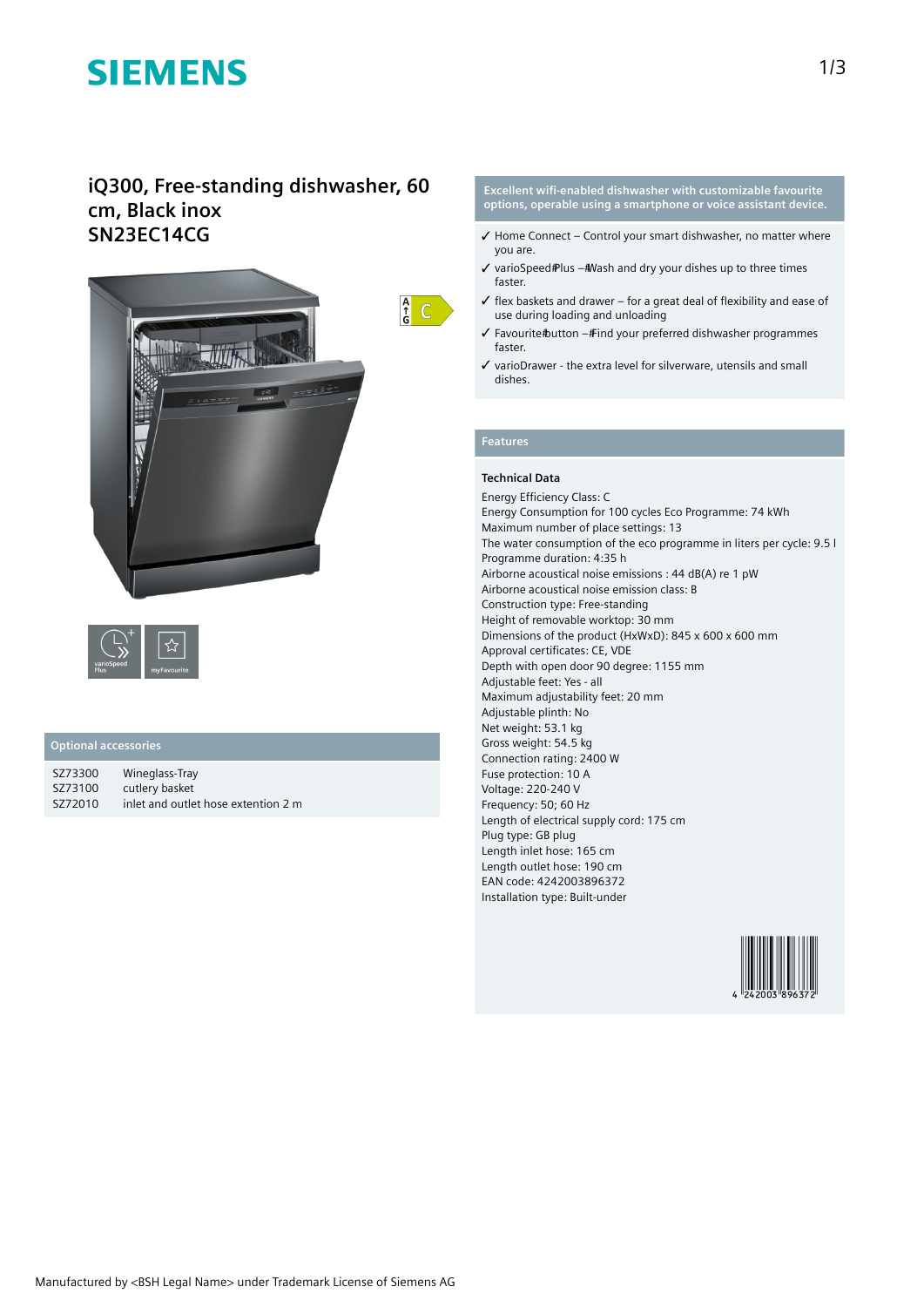## **SIEMENS**

### iQ300, Free-standing dishwasher, 60 **c m , B l a c k i n o x SN23EC14CG**

#### **Features**

#### **New for 2021**

#### **Performance**

- Energy Efficiency Class1: C
- Energy<sup>2</sup> / Water<sup>3</sup>:##74 kWh / 9.5 litres
- Capacity: ## 3 place settings
- Programme duration<sup>4</sup>:##4:35 (h:min)
- Noise level:##4 dB(A) re 1 pW
- Noise Efficiency Class:##B

#### **Programmes/functions**

- $\bullet$  6 programmes: Eco 50 °C, Auto 45-65 °C , Intensive 70 °C, 1 hour 65 °C, Speed 45 °C, Favourite
- Default favourite programme: Pre-Rinse
- 4 special options: Remote Start, intensiveZone, Half Load, Speed on Demand - varioSpeed Plus
- Machine care programme
- Silence on Demand (via app)

#### **Flexible design elements**

- flex basket system
- varioDrawer loading of cutlery on 3rd level
- 3 stage rackMatic height-adjustable top basket
- Low friction wheels on bottom basket
- Rack Stopper to prevent derailing of bottom basket
- 2 foldable plate racks in top basket
- 4 foldable plate racks in bottom basket
- Upper rack cup shelf
- Lower rack cup shelf

#### **lnnovations and technology**

- Home Connect ready
- autoOpen dry and Heat Exchanger
- dosageAssist detergent dispenser
- $\bullet$  iQDrive motor
- Automatic detergent-aware system
- Aqua and loading sensor
- Glass care protection system

#### Design features

- Remaining programme time indicator (minutes)
- Time delay (3, 6 or 24 hours)
- Child safety Tamperproof controls
- Internal water protection system
- $\bullet$  Self-cleaning filter system with 3 piece corrugated filter
- Stainless steel interior
- Dimensions (HxWxD): 84.5 x 60 x 60cm
- *¹ Scale of Energy Efficiency Classes from A to G*
- *² Energy consumption in kWh per 100 cycles (in programme Eco 50 °C)*
- *³ Water consumption in litres per cycle (in programme Eco 50 °C)*
- *⁴ Duration of programme Eco 50 °C*